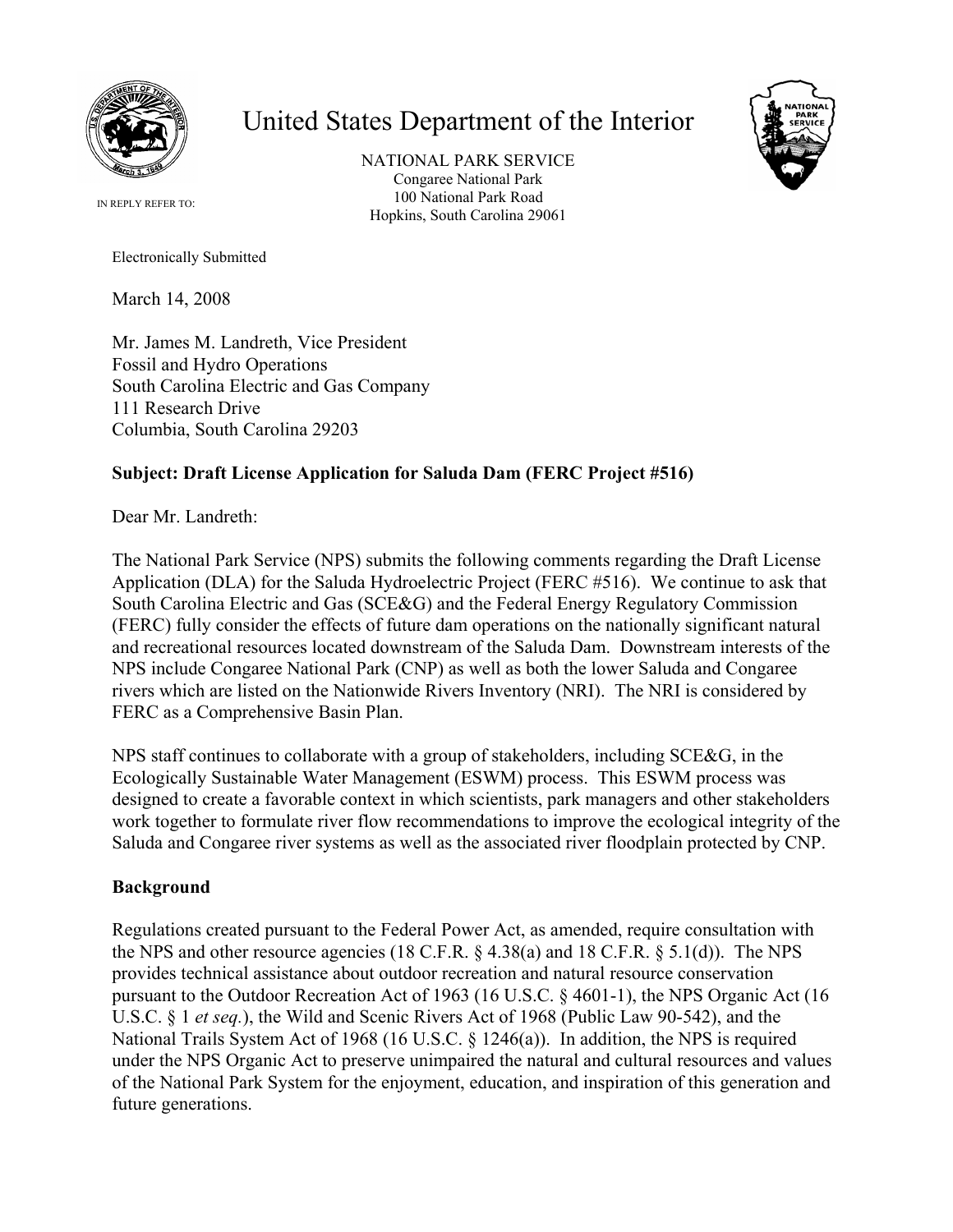Congaree National Park, originally designated Congaree Swamp National Monument, was authorized by Congress in 1976 (Public Law 94-545) to protect the largest remnant tract of old growth bottomland hardwood forest in the United States. Located primarily along the northern bank of the Congaree River, CNP protects an intact floodplain ecosystem consisting of nearly 26,000 acres in Richland County, SC. According to the park's General Management Plan, specific management objectives for CNP include the following:

- 1. Protect and perpetuate the park's natural resources, including the bottomland hardwood ecosystem, by protecting the complex hydrological and biological processes.
- 2. Manage these resources in ways that enhance natural ecological and hydrological processes and mitigate the adverse effects of human activities.
- 3. Manage the water resources of the park to ensure that the water regimen is not impaired and that the adverse effects on the natural resources are minimized.
- 4. Cooperate with others to study the Congaree River and determine the best possible methods of river management.

The Congaree River begins approximately 17 miles upstream of CNP at the confluence of the Saluda and Broad Rivers. Since 1930, flows in the Congaree River have been regulated by the operation of the Saluda Dam located upstream on the Saluda River. Water releases from the Saluda Dam are typically inconsistent with the natural hydrograph and result in altered flow conditions both within and adjacent to CNP. These altered flow conditions and their associated effects on the complex ecological communities within the CNP floodplain remain a primary concern of the NPS. While the ecological implications of this altered hydrologic regime on CNP resources have not been thoroughly studied, several targeted scientific studies have examined this relationship in order to provide useful information during the Saluda Dam relicensing process.

In previous filings related to Saluda Dam (e.g., NPS comments on SCE&G's Initial Consultation Document dated 8/11/05), we have cited Patterson et al (1985) which states that floods with 2 year recurrence intervals before the dam had only a 4.5-year recurrence interval after the dam. Patterson et al. further claimed that a 5-year recurrence flood before the dam was only a 25-year recurrence flood after the dam. More recent studies indicate that these conclusions may be more indicative of climate variation than dam operations (Conrads et al. 2007).

The United States Geological Survey (USGS) has recently completed a flood frequency analysis on the peak flows within the Broad, Saluda and Congaree rivers for various periods of the historic record for periods of pre- and post-impoundment of Lake Murray (Conrads et al. 2007). The analysis of daily gage heights indicated that the operation of the Saluda Dam has increased high gage heights that occur in the first six months of the year (December – May) and increased the low gage heights that occur in the last half of the year (June – November). The operation of Saluda Dam has also had the effect of increasing the 1-, 3-, 7-, 30-, and 90-day minimum gage heights by up to 23.9% and decreasing the 1-, 3-, 7-, 30-, and 90-day maximum gage heights by up to 7.2%. Overall, the operation of the Saluda Dam has affected monthly average gage heights by up to 18%.

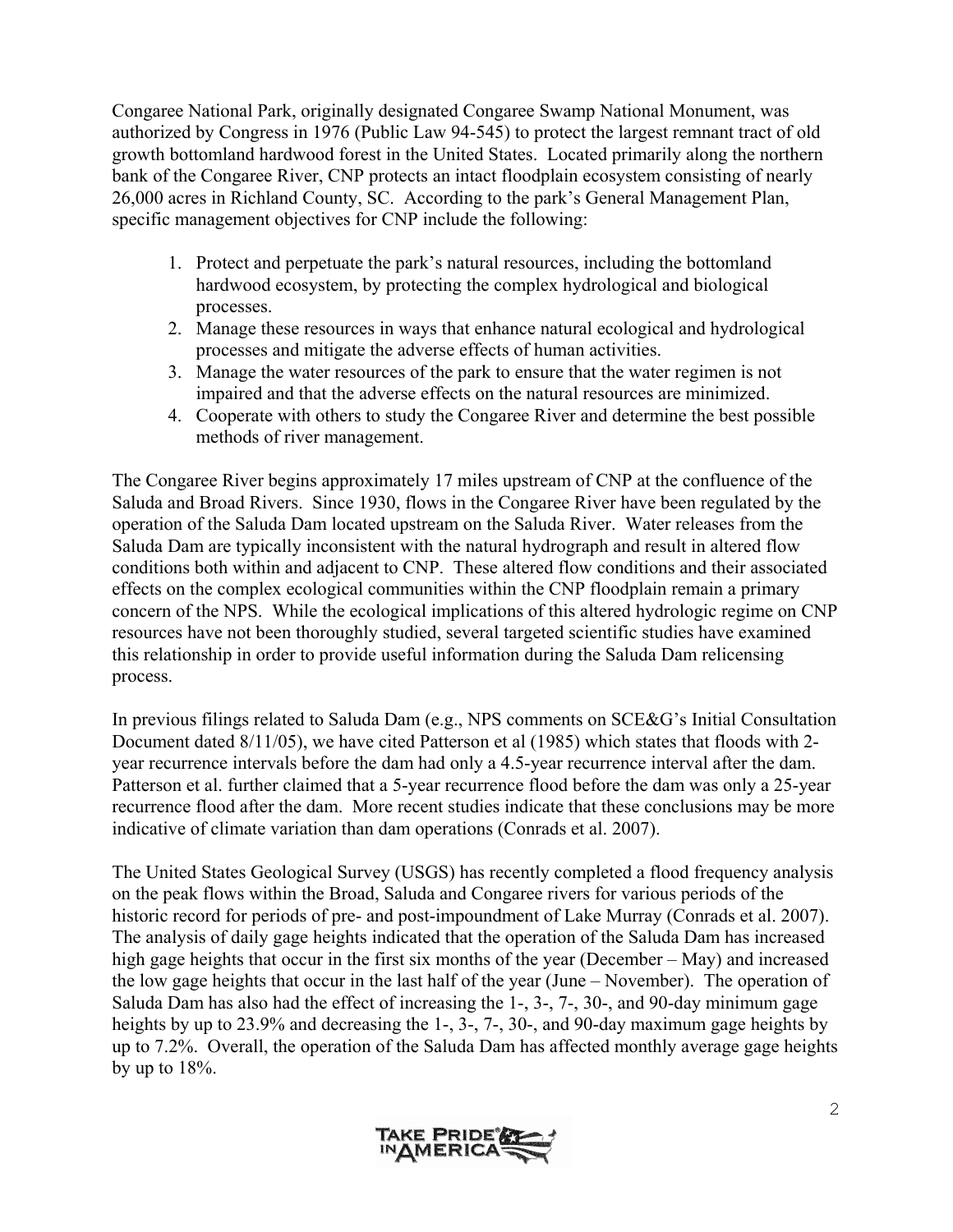Although we recognize that FERC considers existing conditions (i.e., post-impoundment) as being representative of the baseline condition with respect to evaluating effects of project operations, we believe that project operations may be resulting in cumulative impacts to the CNP floodplain and its ecosystem. For example, preliminary field evidence indicates that recruitment of bald cypress (*Taxodium distichum*), the co-dominant canopy species within the park, may be profoundly inhibited as a result of artificially prolonged flooding during the growing season (B. Sharitz, pers. comm.). In other words, by increasing water heights during low flow conditions, bald cypress seedlings experience prolonged inundation at a life stage that is highly intolerant to submersion. These changes in water level are further reflected in the surficial ground-water, which may have an effect on the root zone within the CNP floodplain and the associated vegetative community structure within the park.

## **Specific Comments on the Draft License Application**

Within the Initial Statement, item #9 states that "There are no lands of the United States affected by the project." We respectfully disagree with this statement. The Saluda Dam is located approximately 34 miles upstream from CNP. The park is managed by the United States Department of the Interior as a unit of the NPS. Several research studies have shown that the operation of the Saluda Dam has affected the resultant flows and water temperature as far downstream as CNP (e.g., Conrads et al, 2007; Plewa and Graf, 2005; Patterson et al. 1985).

**Page 2-25 of the Environmental Report (Exhibit E)** discusses comments made by the NPS as well as our efforts to evaluate the relationship of project operations to the CNP floodplain using the "Ecologically Sustainable Water Management" (ESWM) process developed by The Nature Conservancy's Freshwater Initiative. The DLA states that it is the "request of the NPS to compare unregulated (Pre-project) hydrology to the current hydrologic record..." The NPS has never made such a request. This erroneous statement is likely due to a misperception of the nature and intent of the ESWM process. As defined by Richter et al. (2006), ESWM is intended to be an "adaptive, inter-disciplinary, science-based process for developing flow recommendations." It does not require a comparison to pre-project hydrology, nor has the Saluda-Congaree ESWM been carried out in a way that requires a comparison to pre-project conditions. Rather, ESWM requires an in depth investigation of the ecological and societal needs of the river and its hydrology. Despite this misperception, we applaud SCE&G's continuing participation in the ESWM process and we are optimistic that their involvement will result in a positive outcome for all involved.

**Page 7-2 of the Environmental Report (Exhibit E)** incorrectly refers to Congaree National Park as "Congaree Swamp National Park." Furthermore, the congressionally authorized boundary of the park was expanded in 2003 to include approximately 26,000 acres. Within this context, the park is referred to as a Regional Recreational Resource that is outside the Project boundary. While we agree that CNP is an important recreational resource for South Carolina, the park's primary purpose is to protect the unique, complex and nationally significant floodplain forest ecosystem. It should be noted that although not located within the current FERC project boundary, the park's floodplain ecosystem is likely affected by project operations as previously stated. We believe that the scientific investigations cited previously within this letter reflect strong evidence of a direct nexus between project operations and ongoing and cumulative impacts to the CNP floodplain ecosystem. Therefore, we request that the ecological impacts of

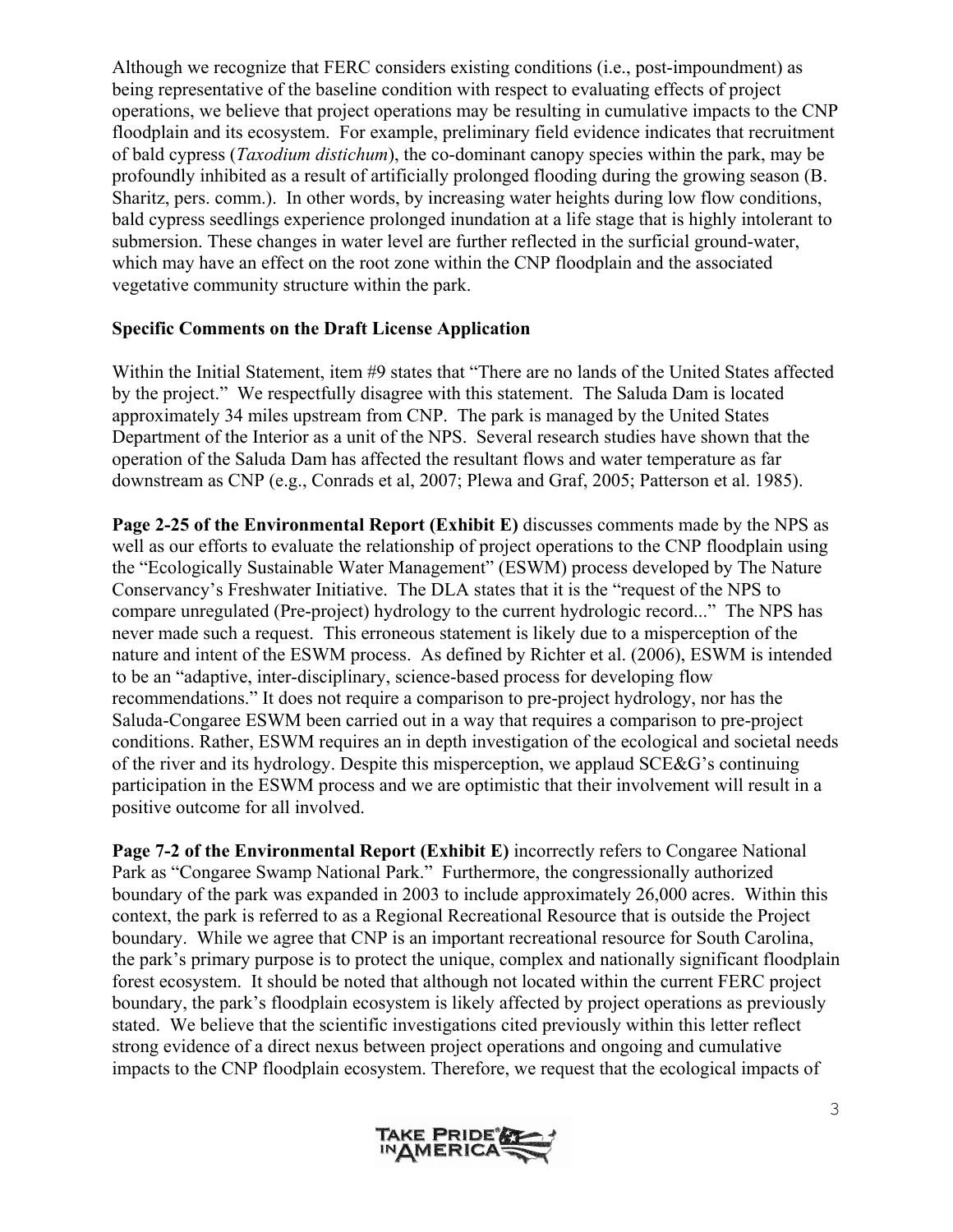project operations to this nationally-significant resource be fully and completely evaluated within the final license application.

In addition to CNP, the NPS has also been assisting in the development of the Congaree River Blue Trail. This unique water trail designed primarily for canoes and kayaks extends in excess of 40 miles from the confluence of the Saluda and Broad rivers to the confluence of the Wateree River. The Congaree River Blue Trail should be included as recreational resource downstream of Saluda Dam.

The NPS values the active engagement and contributions that SCE&G has committed to the ESWM process thus far. We look forward to continuing our relationship and working together to determine appropriate flows that will enhance the ecological integrity of the Saluda and Congaree River systems and the associated values of the floodplain protected by Congaree National Park.

If you have any questions, please contact Dr. Jeff Duncan, Hydropower Assistance Program Manager at (423) 266-1150, or Bill Hulslander, CNP Resource Program Manager at (803) 776- 4396.

Sincerely,

 $\sqrt{s}$ / Tracy Swartout

Superintendent

cc: Bill Argentieri, SCE&G Randy Mayhan, SCANA Alan Stewart, Kleinschmidt FERC Service List

References:

Conrads, P.A., Feaster, T.D. and Roehl, E.A., Jr. 2007. Separating anthropogenic influences on hydrology using data mining techniques – A case study of the Congaree National Park, South Carolina, Water Environment Federation Technical Exhibition Conference 2007, San Diego, California, October 2007

Patterson, G.G., G.K. Speiran, and B.H. Whetston. 1985. Hydrology and its effects on distribution of vegetation in Congaree Swamp National Monument, South Carolina. USGS, prepared in cooperation with the National Park Service. Water Resources Investigation Report 85-4256.

Plewa, T.M. and W.L. Graf. 2005. Hydrologic Variation of the Congaree River near Congaree National Park, South Carolina. A Report for the National Park Service.

Richter, B.D., A.T. Warner, J.L. Meyer, and K. Lutz. 2006. A collaborative and adaptive process for developing environmental flow recommendations. River Res. Applic. 22: 297-318.